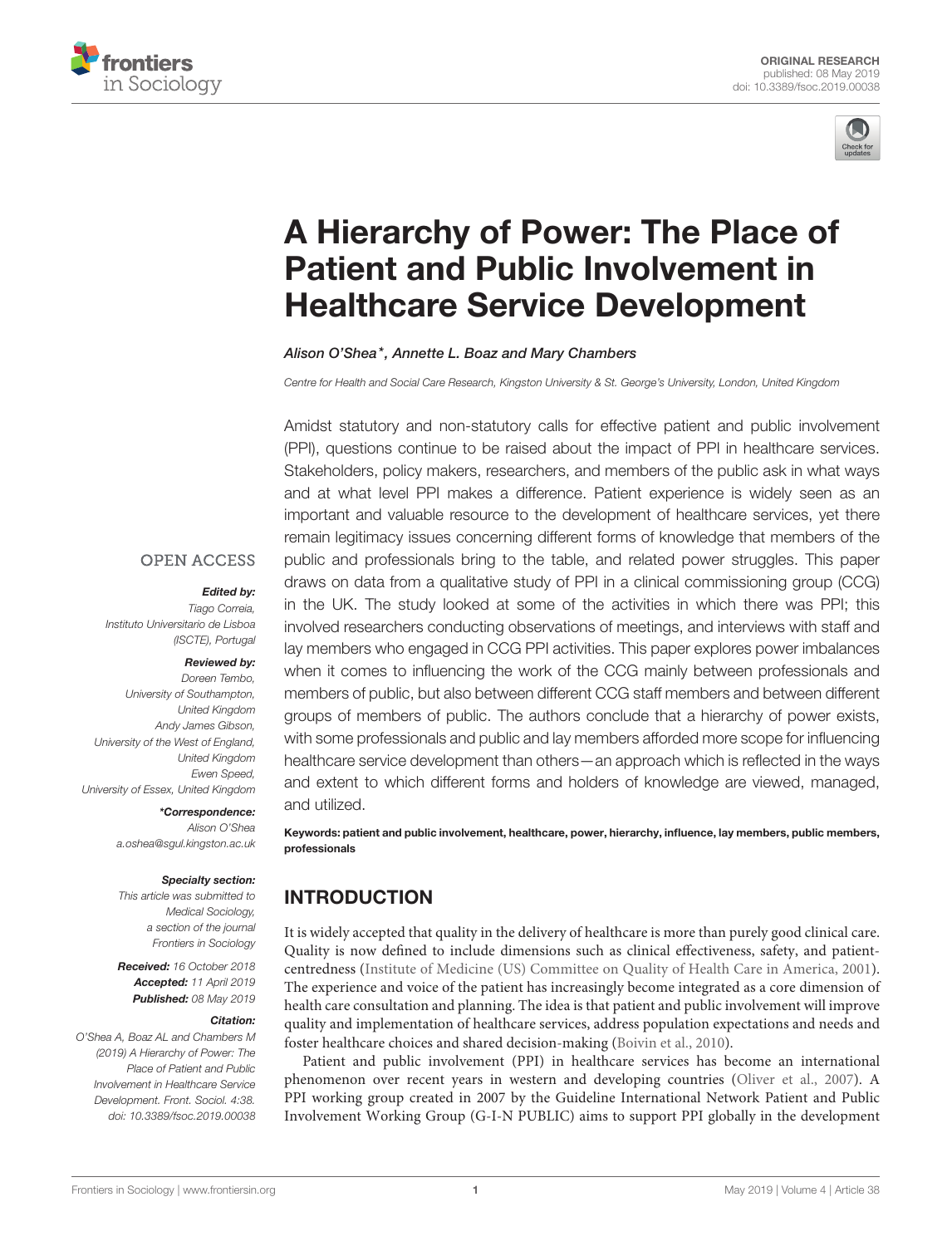and implementation of clinical practice guidelines (Boivin et al., [2010\)](#page-10-0). The UK is viewed as one of the "pioneers" in demonstrating a national commitment to public involvement [\(Gauvin et al., 2010\)](#page-10-1). Regulations stipulate that all NHS organizations must have PPI in the planning, development, and operational aspects of healthcare services [\(Barnes and Schattan Coelho, 2009\)](#page-10-2).

Statutory policy produces guidance on patient and public participation for commissioners of health services (NHS England, patient, and public participation policy)<sup>[1](#page-1-0)</sup>. Statutory guidance, however, is open to interpretation [\(Martin, 2008a\)](#page-11-2) which often results in contrasting approaches to PPI and outcomes. Madden and Speed point out: "At its best, PPI may have the potential for increased democratic accountability, for improving health outcomes, and for addressing the social determinants of health, through for example, improved understanding of different cultures of research and engagements with evidence. At its worst, however, PPI runs the risk of being insignificant, tokenistic, and overly managerialist" (2017, p. 1).

Attempts to broaden and strengthen PPI continue in response to calls for more effective involvement. Frameworks have been developed for exploring the nature of PPI in the context of different approaches used and the differences between professionals and the public in relation to the challenges, demands and expectations around PPI (e.g., [Tritter, 2009;](#page-11-3) Gibson et al., [2012\)](#page-11-4). However, questions continue to be raised about the level and impact of PPI in decision-making and more recently research and literature has highlighted the importance addressing various challenges associated to these issues (e.g., [Mockford et al.,](#page-11-5) [2011;](#page-11-5) [Staniszewska et al., 2011;](#page-11-6) [Brett et al., 2012\)](#page-10-3). Moreover, whilst patient experience is viewed as an important and valuable resource to the development of healthcare services, there are concerns about the legitimacy of the type of knowledge that patients and members of the public possess and are therefore able to contribute to healthcare decision-making [\(Daykin et al., 2007;](#page-10-4) [Martin, 2008b;](#page-11-7) [Boivin et al., 2010\)](#page-10-0).

One of the challenges facing effective PPI relates to the differences between professionals and patients and the public in terms of motivations, expectations, and perceptions of PPI [\(Rise et al., 2011\)](#page-11-8). Calls have been made for "professionals and users [. . . ] to reconceptualize the traditional category of patient to one that understands that service users can contribute to service planning and development" [\(Petsoulas et al., 2014,](#page-11-9) p. 10).

This paper stems from a study which set out to explore PPI in a clinical commissioning group (CCG). Clinical commissioning groups are clinically-led statutory NHS bodies. Since April 2013, following a shift in commissioning powers from the former Primary Care Trusts, CCGs have held responsibility for commissioning secondary and community care services for their local populations. Clinical commissioning groups control around two-thirds of the NHS budget. All general practices in England are legally obliged to be a member of a CCG [\(Naylor et al., 2013;](#page-11-10) p. ix).

The principles of PPI have been formally incorporated within the structure of CCGs through regulations which stipulate that the governing body of each CCG must include eight statutory roles, of which two must be occupied by lay members. Involvement from public and patient representatives is emphasized within reformed commissioning structures and procedures which require CCGs to liaise with Health and Well-being Boards to plan and deliver services. Healthwatch representatives form part of these Health and Well-being Boards and are described as the "patient voice" or "consumer champion" [\(Department of Health, 2012\)](#page-10-5).

The CCG PPI study revealed that a key dimension of PPI related to a system of stratification within which individuals occupied positions that reflected their capacity to influence the work of the CCG. Stratification systems are a common feature of developed societies where a dominant hierarchy exists to maintain stability. As such, stratification engenders inequalities around power and other valued resources [\(Cheng et al., 2013\)](#page-10-6). [Raphael and Bryant \(2015\)](#page-11-11) provide a useful characterization of stratification: "In addition to affecting the social determinants of health, stratification is related to the power and ability of those so stratified to influence public policy" [\(Raphael and Bryant,](#page-11-11) [2015,](#page-11-11) p. 248).

Stratification constitutes a hierarchy which distinguishes between individuals on the basis of power to influence. Variations in power status within healthcare structures are widely documented, with reference to paid professionals occupying more dominant positions than members of public (e.g., [Martin, 2008b;](#page-11-7) [Ocloo and Matthews, 2016\)](#page-11-12).

[Foucault \(1972\)](#page-10-7) describes power as typically residing in medical structures, institutions, and discourses. The growth of PPI and the resulting increased potential it brings for patients and the public to have a voice in healthcare decision-making might potentially counteract this view. However, the question in reality is whether the growth of PPI translates into patients and the public having power to influence healthcare service development. Themes of power, dominance, and hierarchy are prevalent analytical terms in sociological studies of health care, and Foucault's concepts around power and knowledge can be applied to traditional views of the doctor-patient interactions. In historical contexts, Foucault theorized power of knowledge as embedded in dominant discourses and systems, and viewed critiques of knowledge and truths as both pervasive and dominant. Under such an analysis of power and hierarchy, the medical profession maintained the upper hand by having greater knowledge, expertise, prestige, organizational support, and stability. The patient/public with historically less power such as women, minority groups, and the poor would have been more vulnerable playing "second fiddle" to medical authority and lacked the resources to question medical decisions or challenge prescribed care [\(Foucault, 2003\)](#page-10-8). However, as the modern day patient/public has become better informed about illnesses and forms of treatment, they have become self-advocates for their own health care and perhaps, in this sense, as a consequence have acquired the potential to narrow the power disparity.

There are various definitions of power that have emanated from different theoretical and conceptual perspectives. A neutral

<span id="page-1-0"></span><sup>1</sup>Available online at: [https://www.england.nhs.uk/publication/patient-and-public](https://www.england.nhs.uk/publication/patient-and-public-participation-policy/)[participation-policy/](https://www.england.nhs.uk/publication/patient-and-public-participation-policy/) (accessed September 10, 2018).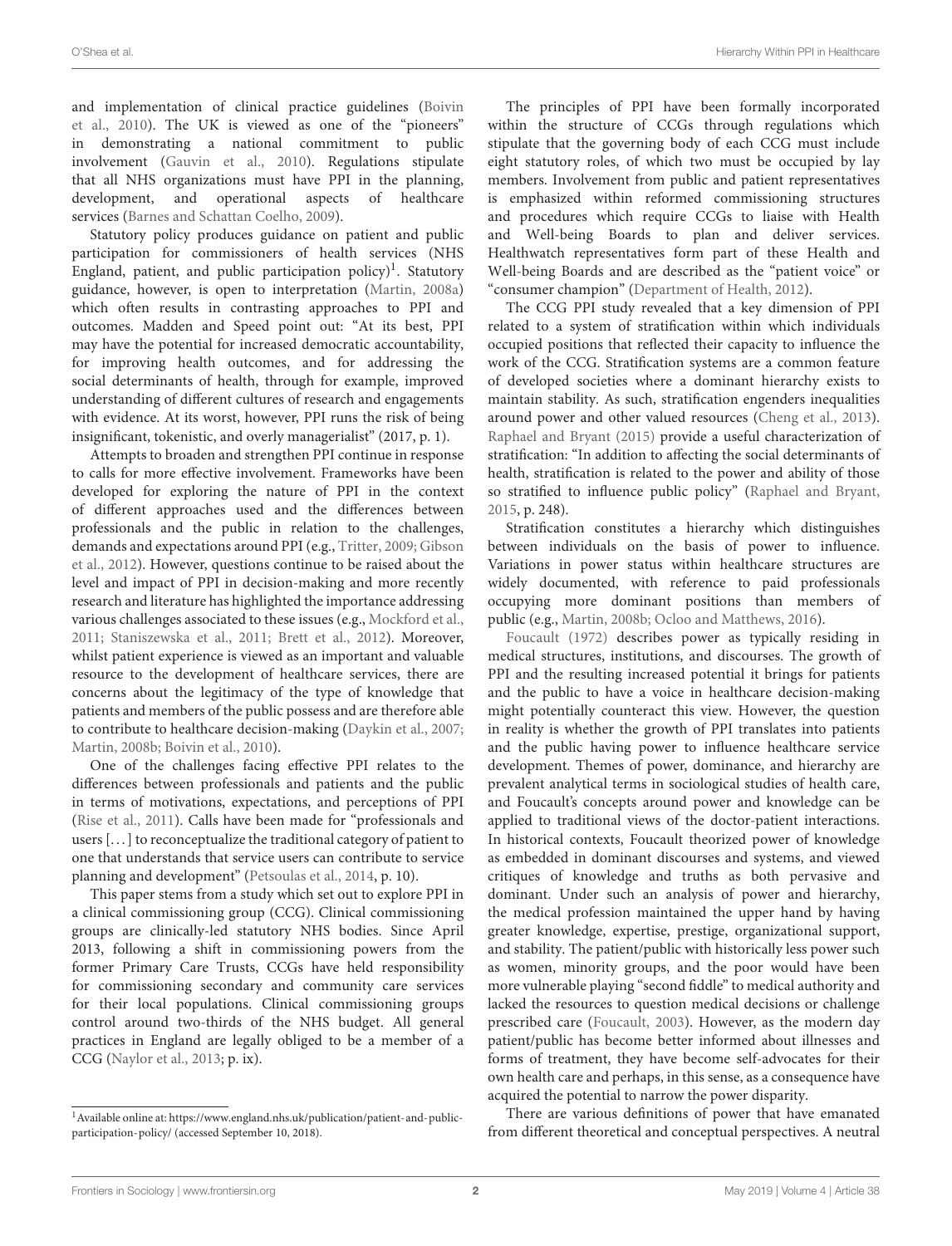meaning of power cannot be found, since the meaning of power is always embedded in a theoretical context [\(Guzzini, 2005\)](#page-11-13). It is not the intention here to provide an in-depth discussion of the different perspectives of the meaning of power. However, one example of a classical sociological concept of power comes from Weber's definition, presented by [Rutar \(2017\)](#page-11-14):

"For him [\(Weber, 1978 \[1922\],](#page-11-15) p. 53) power is, as is well known, "the probability that one actor within a social relationship will be in a position to carry out his own will despite resistance, regardless of the basis on which this probability rests." This can be, and usually is, further condensed. Social power is simply the ability of agent A to influence agent B in such a way (with the help of either personal or impersonal means) that agent B does something he/she otherwise would not have done, or does not do something he/she otherwise would have done (cf. [Dahl, 1961\)](#page-10-9)" (2017, p. 153).

# METHODS

The aim of this paper is to explore the differences between individuals in their potential to influence the work of the CCG and to consider these differences in terms of the positions they occupy in a hierarchical structure.

The use of the term "public member" refers to a member of public; the term "lay member" refers to a member of public who is a member of a formal PPI group.

### Study Design

This study forms part of a wider research project exploring PPI in a CCG in England. It is a single case study set in a large, diverse inner city. The study used a qualitative approach drawing on ethnographic methods. Ethnographic research "seeks to understand people's opinions, beliefs, motivations, interactions, and the structures in which they are involved or are influenced by, and above all, the social contexts in which people live and interact [...]. [Ethnographic research] observes what people do in their everyday practices, and tries to understand the motivations and explanations for people's actions." [\(Potrata, 2005,](#page-11-16) p. 131).

PPI in the CCG comprised GP surgery patient groups, public consultations, public attendance at CCG board public meetings, and various clinical reference groups (CRGs). Our study explored two of these activities: (i) CCG board public meetings and (ii) the CRG for PPI (PPI CRG). These settings were identified by a PPI lay member of the CCG board who was involved in developing the study.

### Data Collection

Data were collected over an 18 month period between February 2014 and August 2015 and methods comprised observations, informal interactions, interviews, and a focus group.

### **Observations**

Researchers made handwritten notes of observations which were entered as soon as possible after each meeting onto a data collection tool (form) that was designed for the study. The tool enabled researchers to document the type of meeting, number of people present and their roles, diagram/notes on physical layout, agenda items discussed, and researchers' general notes.

### **Clinical commissioning group board public meetings**

CCG board public meetings were held monthly on a weekday morning in a CCG meeting room. Observations of 14 meetings were conducted. Meetings lasted two and a half hours; this constituted ∼35 h of observation. Researchers considered it necessary to carry out this number of observations because meetings covered a range of topics which often varied from month to month. This generated attendance from different public and staff members depending on the agenda items under discussion.

The board was made up of 15 voting members and six non-voting members. Voting members included two lay members, one with responsibility for governance and one with responsibility for PPI. Other voting members comprised clinicians (GPs and a secondary care doctor), a registered nurse and managers of finance/accounts. Non-voting board members included directors of services and a Healthwatch representative.

### **Patient and public involvement clinical reference group meetings**

PPI CRG meetings took place bimonthly on a weekday afternoon in a CCG meeting room. Observations of 10 of these meetings were carried out. Meetings lasted ∼3 h, amounting to 30 h of observation.

The PPI CRG was relatively newly developed and observing 10 meetings over an 18 month period enabled researchers to gain insight into the nature and progression of the group and the relationships within. There were 11 lay members of the group, made up of individuals and community representatives, voluntary and community sector representatives, locality representatives, and a lay member chair of the group (who was also one of the voting lay members on the CCG board). The group comprised five staff members: a clinical lead, a PPI manager, an engagement manager, an administrator and a CCG board member with a remit for PPI. The CCG board member's attendance reduced regarding the amount of time spent in meetings and ceased altogether less than half way through observations. This was reportedly because their attendance was seen by the CCG as necessary only during the early stages of the group's development to provide support until the group had become more established.

Meeting attendance numbers varied (in terms of both staff and lay member attendance), with a minimum of five members in just one meeting observed and a maximum of 15 in another.

### Informal Interactions

Informal interactions between researchers and meeting attendees often occurred following CCG board public meetings and PPI CRG meetings. Interactions provided valuable insight into the views, beliefs and experiences of public, lay and staff members in terms of the respective meeting and PPI itself. Handwritten notes of interactions were added to the relevant observation notes on the data collection tool.

### Interviews

A total of 14 interviews, both face to face and by telephone (according to the preference of interviewees), were carried out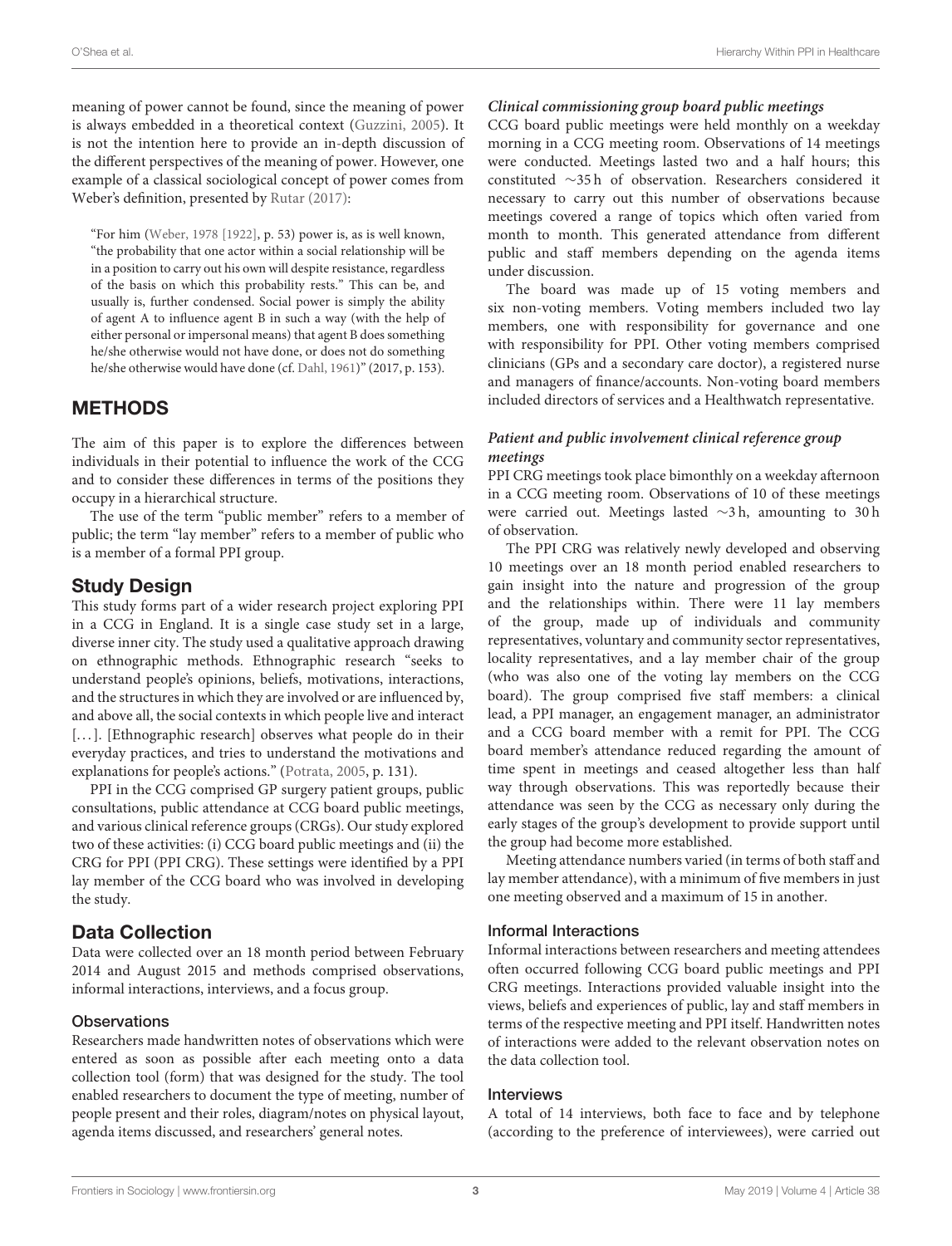<span id="page-3-0"></span>TABLE 1 | Number of interviews conducted with CCG staff and public/lay members.

| <b>CCG staff</b>        |         | <b>Public/lay members</b>                           |         |
|-------------------------|---------|-----------------------------------------------------|---------|
| Board members           | $n = 3$ | Public member attendee of<br>CCG board meeting      | $n=1$   |
| PPI CRG<br>lead/manager | $n = 2$ | PPI CRG lay members<br>(inc lay chair board member) | $n = 8$ |

with staff, public, and lay members. These comprised three with CCG board members, one with a public member who regularly attended CCG board public meetings, two with PPI CRG staff, and eight with PPI CRG lay members (**[Table 1](#page-3-0)**).

Interview schedules for public and lay members addressed the following areas: how and why they became involved in the CCG and associated expectations; the PPI role; representation as a lay/public member; CCG support for and commitment to PPI; impact/influence of PPI. Public members who attended CCG board public meetings were also asked about PPI in meetings and the structure and content of meetings. Staff member interview schedules explored issues around the importance, benefits and challenges, and influence of PPI.

### Focus Group

A focus group took place 12 months into data collection activities with five PPI CRG lay members. In particular, discussion focused on issues around representation. Three focus group lay members also took part in the interviews.

# Data Analysis

Analysis was an iterative process carried out at different stages starting from the collection of data during observations through to writing up findings of the study. Analysis of observation and interaction notes and interview and focus group transcripts took place using a thematic framework approach [\(Pope et al., 2000\)](#page-11-17). Data were coded into themes from which interpretations were generated. This process was carried out inductively, identifying key issues, concepts and themes emerging from data, and deductively in line with interview and focus group schedules. During data collection activities and early coding we observed that power imbalance was a key feature within the different data sources: observations of meetings, interviews, informal interactions and the focus group. Ongoing coding and analysis generated the themes presented in **[Table 2](#page-3-1)**. The three layers represent the final set of themes and codes underpinning our analysis: Overarching theme (power, control, PPI impact); Organizing theme (PPI, power to influence, time, meeting arrangements, recruitment, knowledge, accountability, and feedback); Components of organizing theme.

Two researchers independently carried out analysis of half the data. Following discussion and agreement about the coding and subsequent themes identified, one researcher continued the process across the other half of data. Papers and documents from meetings observed were collated and used for reference during data analysis.

<span id="page-3-1"></span>TABLE 2 | Data coding themes.

| Overarching<br>theme | <b>Organizing theme</b>             | Components of organizing theme                                                                                                                                           |
|----------------------|-------------------------------------|--------------------------------------------------------------------------------------------------------------------------------------------------------------------------|
| Power                | Power over PPI                      | Type of involvement<br>Level of involvement<br>Timing of involvement<br>Place of PPI<br>PPI CRG role unclear<br>Challenges-limited resources for PPI<br>in commissioning |
|                      | Power to influence                  | Unequal between professionals and<br>public/lay members<br>Unequal between different public/lay<br>members<br>Decision-making<br>Status of relationships                 |
| Control              | Time (CCG board<br>public meetings) | Short of time-PPI reduced<br>Changes to PPI timeslot<br>Written public questions not always<br>responded to                                                              |
|                      | Meeting arrangements                | Time, venue, frequency<br>Agenda setting and discussion<br>Leadership of meetings-staff; lay<br>member<br>Supporting PPI                                                 |
|                      | Recruitment                         | PPI CRG membership and<br>skills/attributes required, determined<br>by the CCG<br>Leadership of PPI CRG                                                                  |
| PPI Impact           | Knowledge                           | Capacity to influence/make a<br>difference<br>Legitimacy<br>Skills and experience<br>Value of PPI                                                                        |
|                      | Accountability and<br>feedback      | Role of PPI unclear<br>Feedback not shared with PPI CRG<br>Accountability-one way<br>Monitoring/evaluation of PPI                                                        |

# Patient and Public Involvement

The original idea for this study emerged from a discussion between a lay member of the CCG board (who was our gatekeeper to the meetings observed) and the investigators. Many of our research participants were lay and public members. Subsamples of three lay members volunteered and were subsequently involved in the design of the research, data collection, and analysis.

### **Ethics**

This study was granted ethical approval on 14/02/14 by the East of Scotland Research Ethics Service.

# RESULTS

Findings from our data reveal that the CCG retained power and control over PPI in different ways.

# Clinical Commissioning Group Board Public Meetings

CCG board public meetings were intended to enable public participation. Through open discussion, meetings would inform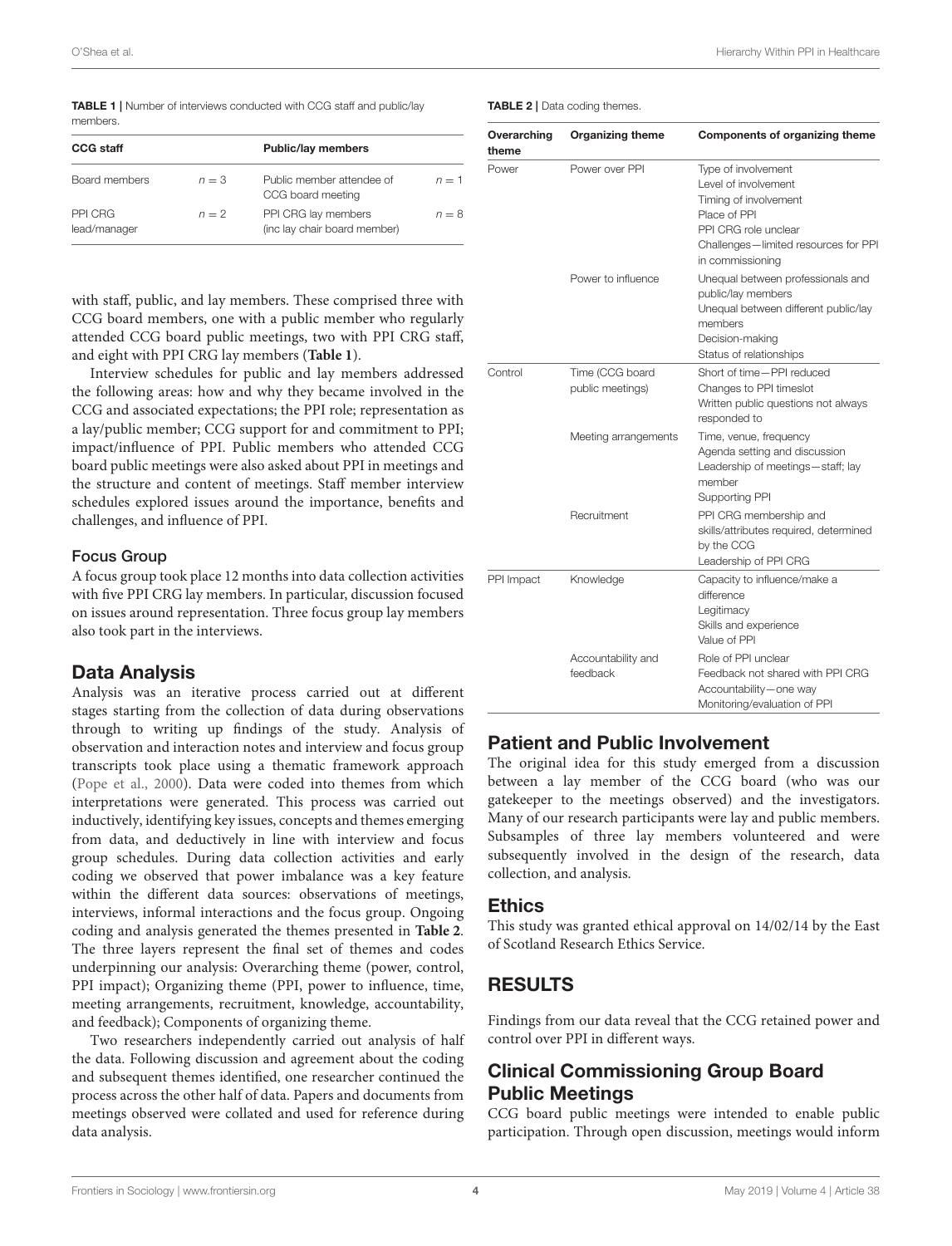the public of service developments and provide opportunity for questions about issues under debate. Whilst discussions about service development took place between board members, there appeared to be little opportunity for public participation.

### Control

The CCG board controlled all the meeting and PPI arrangements and agenda items for discussion. For one public member there was:

a slight tendency to listen to things that fit into their agenda slightly [. . . ] if someone raises something pertinent, they might be useful to the board with their knowledge then maybe they should be following up on that rather than seeing it as "oh god, that's something else to do and that's another problem you've given us."

At times meetings did not feel open to public participation:

[...] so if [they] think it's not a relevant question, [they'll] close down quite quickly I think on the question. And [they are] very clear of the direction [they] want to go in and I don't know that [they're] terribly open to other people.

Researchers observed that public comments and questions were "closed down" at times if they were deemed not relevant to agenda items, if they were too subjective, or if time was running short.

During earlier observations of meetings a time-slot was included at the end of each agenda item for public members to give comments and ask questions, allowing them to comment directly on the item under current discussion. In later observations a 10 min time-slot for public questions and comments was relocated to the very end of meetings. This meant public members had to wait until the end of the meeting to comment, by which time discussion of a given item had already taken place. This was perceived by public members as a way of "saving time": by moving (thereby reducing) the public time-slot, the board would have longer to discuss agenda items. One public member commented:

The public involvement is confined to 10 min at the end of the meeting [. . . ] I think 10 min for people to ask questions is certainly nowhere near long enough.

Eventually the arrangements for public involvement changed again. The board asked for questions to be submitted in writing ahead of meetings; these would receive priority over verbal questions on the day. Sometimes, however, meetings over-ran and there was insufficient time for responses to written questions. On these occasions, the board announced they would respond in writing at a later date. This was seen as unhelpful by one public member because:

[...] it means all the people here [at the board public meeting] don't get to hear what others are concerned about and the board's response.

# Patient and Public Involvement Clinical Reference Group

Researchers observed two dimensions to the work of the PPI CRG: (i) facilitating development of greater PPI across the borough (e.g., by ensuring on-going communication with and support for other CRGs relating to building PPI) and (ii) supporting the CCG in gaining public feedback about healthcare service development plans (e.g., via public consultations and rolling out public surveys).

The PPI CRG terms of reference stated the overall purpose of the group was to "ensure effective PPI and to deliver to the CCG a vision for PPI." However, the document lacked detail and was unclear in terms of the role of group members, for example expected achievements and who they were representing and informing—questions that were repeatedly raised by PPI CRG lay members during meetings.

### Control

Membership to the PPI CRG was controlled by CCG staff regarding the attributes required of new lay members, who would occupy a leadership role and what leadership involved.

Lay members of the PPI CRG had undergone a formal recruitment process to become members of the group. This had involved completing and submitting an application form and CV and attending interview with the lay chair and two or three staff members of the group. Lay members on the whole had previous experience and knowledge of NHS services—some of them in a professional capacity—not only from the patient perspective but also through involvement in other voluntary and community groups.

During researcher observations of PPI CRG meetings two lay members consecutively occupied the role of chair, the first leaving the position when research observations were at an early stage. The second chair was a lay member of the PPI CRG and applied for the position through a formal application process. Senior CCG board members had conducted interviews and appointed the lay member as chair. This appointment automatically afforded the lay member a position on the CCG board as representative for PPI.

The interim period between the first chair leaving the role and recruitment of the second chair was managed by staff members of the group who took on a leadership role and chaired meetings. This received mixed reactions from lay members who, on the one hand, recognized and appreciated the commitment and support of staff members. On the other hand, lay members were at times dissatisfied with the way the group's work and meetings were "managed." One lay member spoke about feeling:

[...] a bit uncomfortable about the power balance between the staff and the punters.

Notwithstanding this, lay members acknowledged the accountability of staff members to the CCG. Part of the staff's role was to provide written documents (e.g., PPI CRG reports, with input from lay members) about the group's work in developing PPI across the borough. Researcher observations noted perceptions of staff members feeling under pressure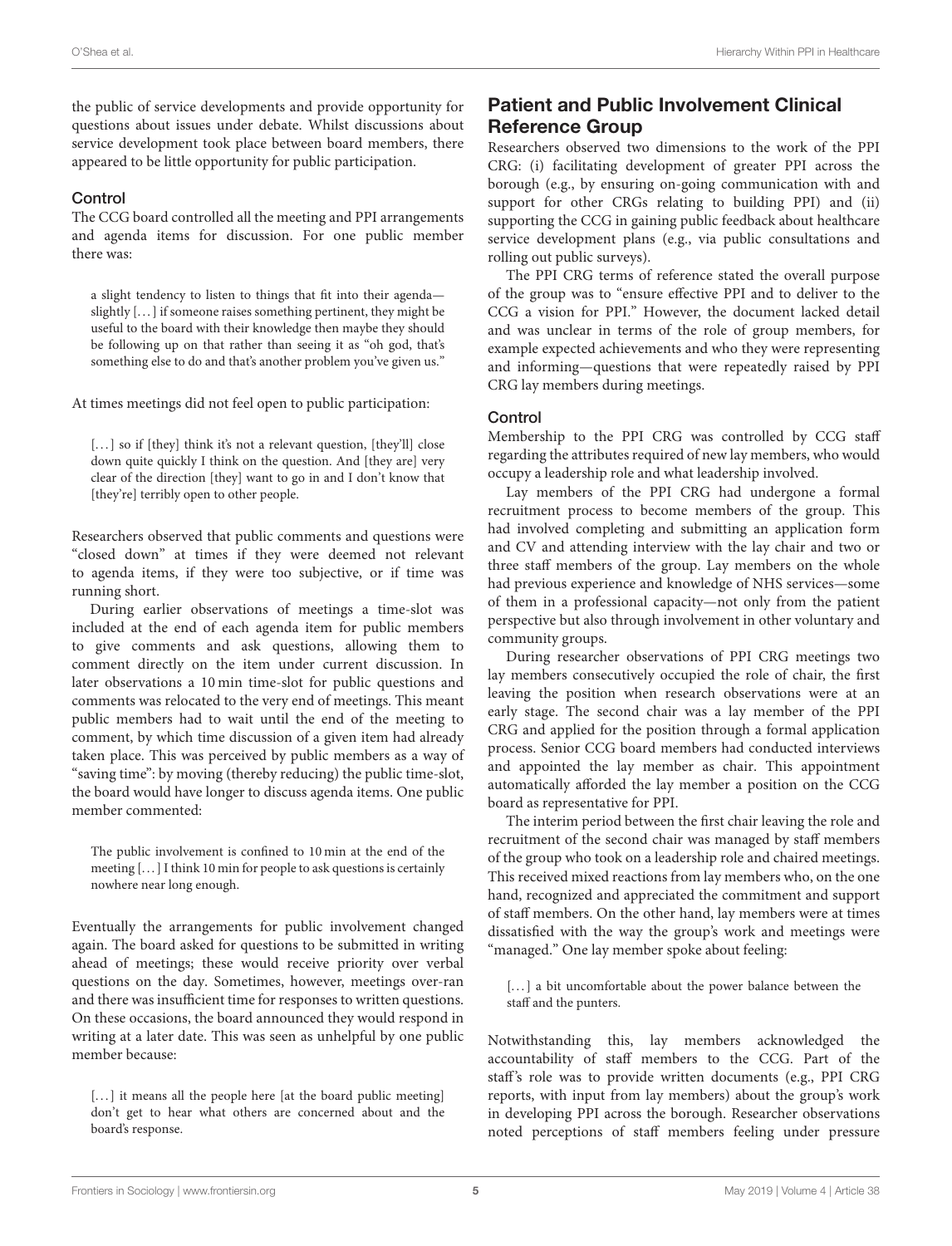when deadlines for producing documents to the CCG board were approaching.

# Valuing Patient and Public Involvement Accountability and Feedback

Lay members expressed a need for stronger lines of accountability in both directions between the PPI CRG and the CCG. Some lay members felt that PPI should be audited to monitor and facilitate progress. This would go some way to strengthening lines of accountability, in turn enabling greater recognition, and value to be placed on PPI:

I do bang on about outcome measurement because I always want to have some demonstration be it qualitative or quantitative that there is a difference being made to actions and outcomes as a result of the conversations that we're having.

However, during observations of PPI CRG meetings, the group did not receive any feedback from the CCG about the work the group had been involved in. One interviewee reported that the only feedback the PPI CRG had received related to the group's written report on developing PPI. The board was interested to know how PPI in the CCG was developing compared with other CCGs and shared the view that PPI in the area was "far ahead in all respects in patient and public involvement." Lay members expressed a need for meaningful feedback from the CCG:

We don't get much sense when we've done these reports, of has it made any difference [...] We keep on trying [to make a difference] without taking stock of whether anybody's hearing what we're saying [...] but it would've been quite nice to have got something back from those around us about whether or not they've found anything we've ever done of any use to them.

# Patient and Public Input

### Linking With the Clinical Commissioning Group

Some lay members had stronger relations with the CCG board, in turn greater levels of input, than other lay and public members. The Healthwatch lay representative and another Healthwatch colleague would meet with the board chair and the chief executive approximately every couple of months "in a private forum" to discuss any issues regarding PPI that came to the representative's attention outside of public meetings:

So in a sense that's not good that the public is excluded from that small meeting but it does help to put across the thoughts and ideas that are coming up from the public through the Healthwatch. They all seem to get a chance to get their message across—why commissioning this or not commissioning that.

The PPI CRG lay chair was also able to speak informally with the CCG board chair and chief executive:

[...] all sorts of conversations take place outside the board and not just involving me, other people have contact with staff, executives or someone [. . . ] most of it less than formal meeting level.

The dual role of the PPI CRG lay chair, as a voting board member also, meant they were able to "keep the PPI CRG informed of the bigger picture" regarding the CCG's work and to act as a link between the two. They were also able to give comments on agenda items under discussion at CCG board public meetings and ask questions relating to PPI from their own perspective and/or on behalf of other PPI CRG lay members.

The approach and involvement in the CCG of the PPI CRG lay chair was greatly valued by staff and lay members alike. The lay chair's extensive knowledge and experience and the way they were able to support the development of PPI moving forward, was held in high regard.

### Influence

Public members who attended CCG board public meetings appeared to have considerably less input to the CCG's work than PPI CRG lay members. One of the reasons relates to the way public involvement in meetings was managed. Another possible reason was that their input may have been viewed as less legitimate—there were no formal recruitment processes to participation. Public members were "independent" and came from a range of backgrounds, particularly different to the backgrounds of PPI CRG lay members. Some public members spoke from personal experience of healthcare services as patients or carers, some spoke from particular political standpoints and most had no "professional" experience of NHS structures and processes.

There were differences in how and at what stage public and lay members wanted to be involved in the CCG's work and how and when the CCG wanted them to be involved. This led to some frustration about the type of involvement lay and public members could or should expect to have. At times PPI CRG lay members perceived their input as "low level":

Some discussions have come to the [PPI] reference group for input at an early stage [. . . ] but they tend to be slow-burning, less high profile issues.

[...] the input was looking at the types of questions that were being asked like, "is this questionnaire okay?"

Some lay members had volunteered their involvement in a commissioning subgroup in order to bear some influence at a higher level, but their involvement had come to an end when, after one meeting, the subgroup stopped meeting.

Lay members wanted to influence commissioning decisions and for the public more broadly to do the same. However, it was emphasized by two staff members that after "essential" healthcare services costs were factored in by commissioners there was very little finance remaining "to play around with." It was also pointed out that allocating limited resources was a significant responsibility which involved a great deal of skill and particular experience. Based on these restrictions, irrespective of the CCG's approach to PPI, this suggests public and lay members could not have as much input to commissioning decision-making as they believed was or should have been possible.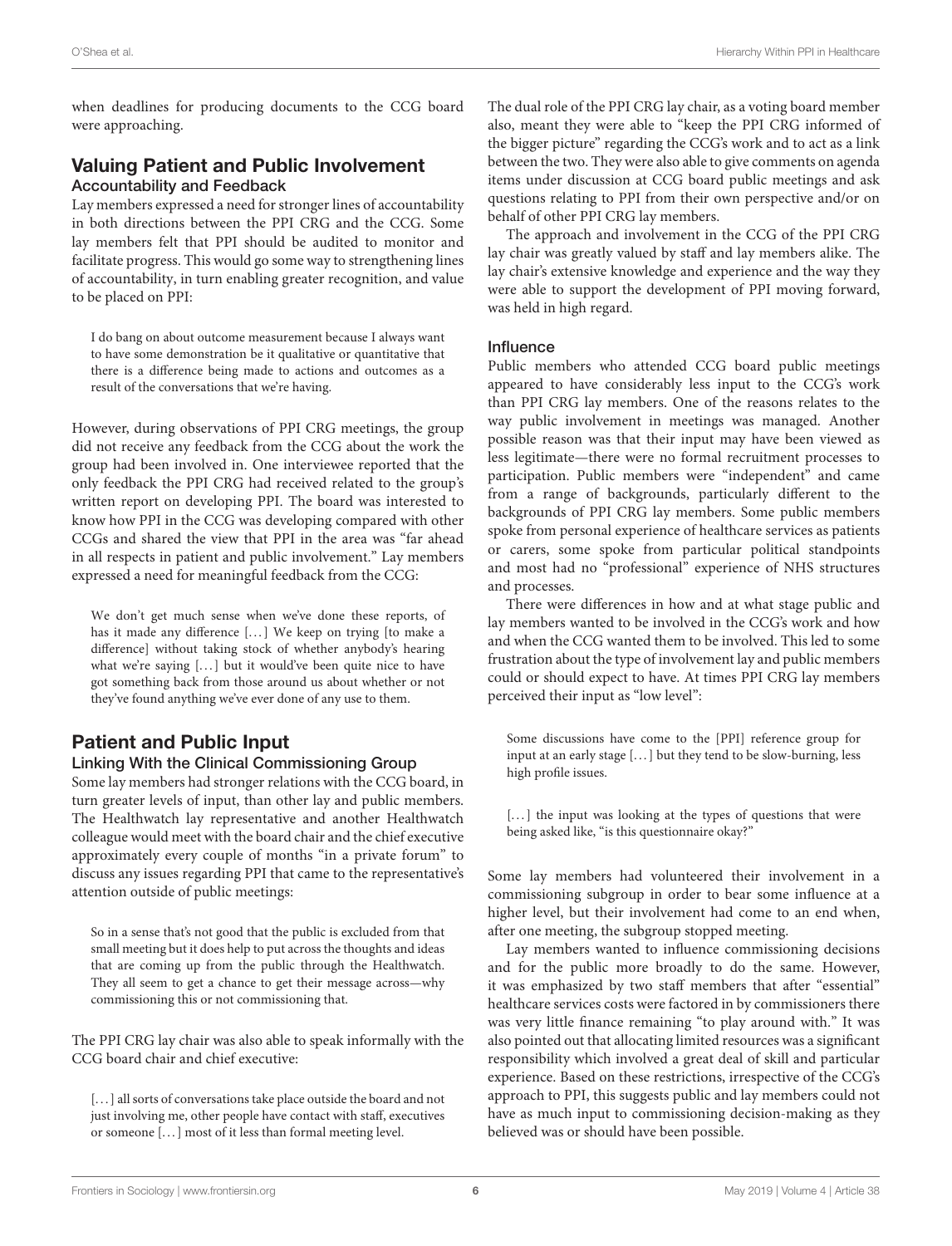### Decision-Making

Researchers did not observe CCG strategic decision-making taking place; agenda items in meetings observed tended not to require decision-making at a strategic level either with or without PPI. CCG board public meetings facilitated discussion amongst board members and other staff, with some input from public members (e.g., around hospital bed arrangements; patient number increase and capacity to meet healthcare needs; plans for patient self-management of clinical conditions; expenditure issues). CRG PPI meetings tended to discuss and respond to CCG requests to build greater PPI more broadly across the borough.

Lay and public members expressed doubts about being heard in a way that made a difference to CCG decision-making at a strategic level including around procurement, commissioning, and future priorities and developments of healthcare services:

I want to know really where people are having an influence and making changes for the better [...] but I can't actually get a grasp of where any of us have actually managed to influence spending decisions.

I don't feel we're very influential—I really don't.

For some, the CCG would take notice of PPI only if views matched those of the CCG's:

If it works in the favor of the CCG they'll love it, otherwise they don't want to know.

Public members who attended CCG board public meetings felt that this was not where decision-making in reality took place. It was pointed out that public members were invited to ask questions "which is great" but that:

[...] decisions are obviously made somewhere behind the scenes and they come to the board for ratification.

CCG board public meetings were viewed as a means to public members hearing about changes to services the CCG was planning, but that decisions around those changes had likely already been taken.

# **DISCUSSION**

Researchers' observations of meetings, interviews conducted, and informal interactions provide insight into the approach, views, and attitudes toward and experiences of PPI in the CCG. Data reveal there are different layers to PPI which reflect different lay and public members' capacity to influence the CCG's work. These layers form part of a hierarchy in which professionals occupy the most powerful positions.

Researchers identified two co-existing dimensions to power. One relates to CCG power over PPI and the other relates to having power to influence the CCG's work. If the CCG has power over PPI, it is reasonable to assume this will affect the nature and extent of PPI input. However, our findings reveal that the different positions of individuals afford them different levels and types of input. Our discussion below considers power imbalances between different individuals and the positions they occupy with regards both dimensions of power: the power over PPI and the power to influence CCG decision-making.

# Power Over Patient and Public Involvement

Issues emerging from our study relating to imbalances of power support findings of previous research regarding the control and restrictions of statutory bodies over public involvement [\(Baker,](#page-10-10) [2007;](#page-10-10) [Stern and Green, 2008;](#page-11-18) [Peckham et al., 2014\)](#page-11-19).

Much of the CCG's PPI could be considered low level. Consultation-type PPI is widely recognized as a low level form of involvement [\(Hickey and Kippling, 1998;](#page-11-20) [Renedo and Marston,](#page-11-21) [2011\)](#page-11-21). [Callaghan and Wistow \(2006\)](#page-10-11) found that health boards were viewed as controlling which of its public consultation findings to respond to and concluded that consultation is used to confirm the dominant (professionals') views and not necessarily the public's views. This corresponds with the views of some public and lay members in our study who believed that the CCG would act on PPI only if it corresponded with its own plans.

Direct PPI in CCG decision-making was not evident and neither was there feedback to the PPI CRG from the CCG or outcome measurement of actions resulting from PPI CRG discussions. CCG board public meetings might have intended public participation but in reality there was relatively little. These factors made public and lay members feel underutilized and undervalued highlighting a further aspect of power inequalities. [Tritter's \(2009\)](#page-11-3) framework for conceptualizing PPI helps us understand the nature of PPI in our study and the power dynamics between professionals and public/lay members. It comprises three dimensions: direct/indirect (the degree of direct decision-making around healthcare service development); individual/collective (the extent that patients and public act as sole agents or as part of a group); proactive/reactive (how much PPI is responding to a pre-existing agenda or is helping to shape it) (2009 p. 277). The PPI in our study can be considered indirect (there was no evidence of direct involvement in decisionmaking); it is both individual and collective (individual referring to public members at CCG board public meetings and the PPI CRG as the collective). Finally it is both reactive and proactive: public members at CCG board public meetings were reactive because of their capacity to respond only to meeting agenda items and in allocated ways and times. The PPI CRG was reactive in the broad context of the CCG's PPI agenda which determined the nature and level of involvement in the CCG's work. The group was proactive, however, in shaping the PPI agenda to develop PPI more broadly across the borough. Yet even this proactive dimension was conducted under the supervision of the CCG through the support, leadership (at times), and reporting back to the CCG by PPI CRG staff members. Our findings support Tritter's point about the power of professionals to both influence the legitimacy of PPI and limit the type of involvement. Professional support is both an enabler and a restrictor [\(Tritter, 2009\)](#page-11-3).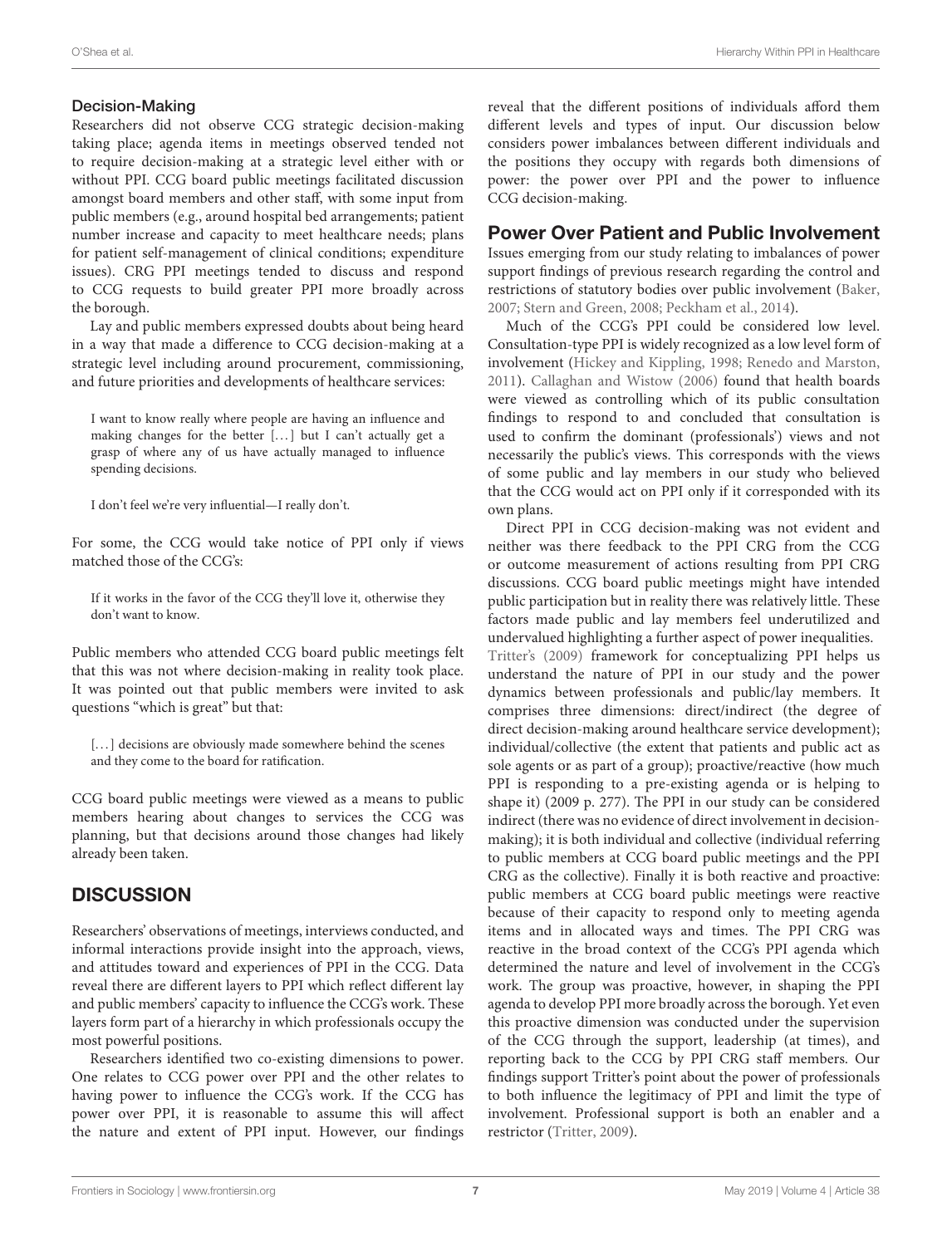### Power to Influence: A Stratified System

The varying degrees of power held by different individuals to influence the CCG's work reflect a system of stratification. [Kerckhoff \(2001\)](#page-11-22) makes a useful distinction between stratification as a condition and as a process:

Social stratification as a condition refers to the fact that members of a population have characteristics that differentiate them into levels or strata. Social stratification as a process refers to the ways in which members of a population become stratified [\(Kerckhoff,](#page-11-22) [2001,](#page-11-22) p. 3).

In our study, social stratification as a condition relates to the differences in knowledge, qualifications, and experience between professionals and lay members. As a process it relates to how the CCG decides the type and level of PPI afforded to public and lay members.

The stratification system constitutes a hierarchy of power. Different positions occupied by professionals and public and lay members reflect different levels of power ownership. Power imbalances existed not only between professionals and lay members (although this distinction was the most pronounced), but also amongst different CCG staff and board members and amongst different lay members (**[Figure 1](#page-7-0)**).

Situated at the top, occupying the most powerful position, were the CCG's 15 voting members. These included two lay members: the PPI CRG chair, and a lay member for governance. Non-voting board members occupied a position below voting members; one of these was the Healthwatch representative. By virtue of sitting on the board, non-voting members nonetheless had the resources to give input and raise questions. Together with other staff members (managers and colleagues) not on the board they were accountable to voting board members when producing service development proposals for approval.

Further down the hierarchy were the CRGs. Within the PPI CRG itself a sub-stratification system or hierarchy existed, starting at the upper end occupied by the lay chair and staff members. The lay chair was a voting CCG board member which automatically afforded a more prominent position, not least by having direct access to CCG board members. They were also involved in separate, smaller meetings with board members outside of CCG board public meetings. Staff members occupied a position somewhere in between the lay chair and other lay members of the group: they were not members of the board but they chaired PPI CRG meetings when there was no lay chair in post. In liaison with the lay chair, they also regulated PPI CRG meetings and agendas.

Other lay members sat on the lower end of the PPI CRG sub-stratification system. They did not have equal access to, or involvement with, CCG board members in comparison to the lay chair and staff members. The privileged position of the lay chair as a CCG board voting member combined with the wider group's involvement in developing broader PPI, its written reports and other tasks requested by the CCG, meant that the PPI CRG as a whole occupied a higher position in the hierarchy than other types of public involvement observed.



<span id="page-7-0"></span>In the lower echelons of the hierarchy was involvement from public members who attended CCG board public meetings but whose participation had less potential to influence the CCG's work.

Situated at the bottom of the hierarchy were members of public who did not sit on committees, belong to a formal CRG or attend CCG board public meetings, but took part in CCG public activities, for example consultations. On the one hand, these members of public had least capacity to influence the CCG's work. On the other hand it is possible that public consultations bore some influence on discussions around service development. However, researchers did not observe decision-making taking place. Neither were the CCG's public consultations findings accessed. Without these data we can neither confirm nor refute this point.

Overall, what we see is an example of a hierarchy of power in which, predictably, professionals occupy positions at the top and public members at the bottom. However, we suggest this system has complex dimensions. The dual or overlapping roles of lay members and professionals place them simultaneously on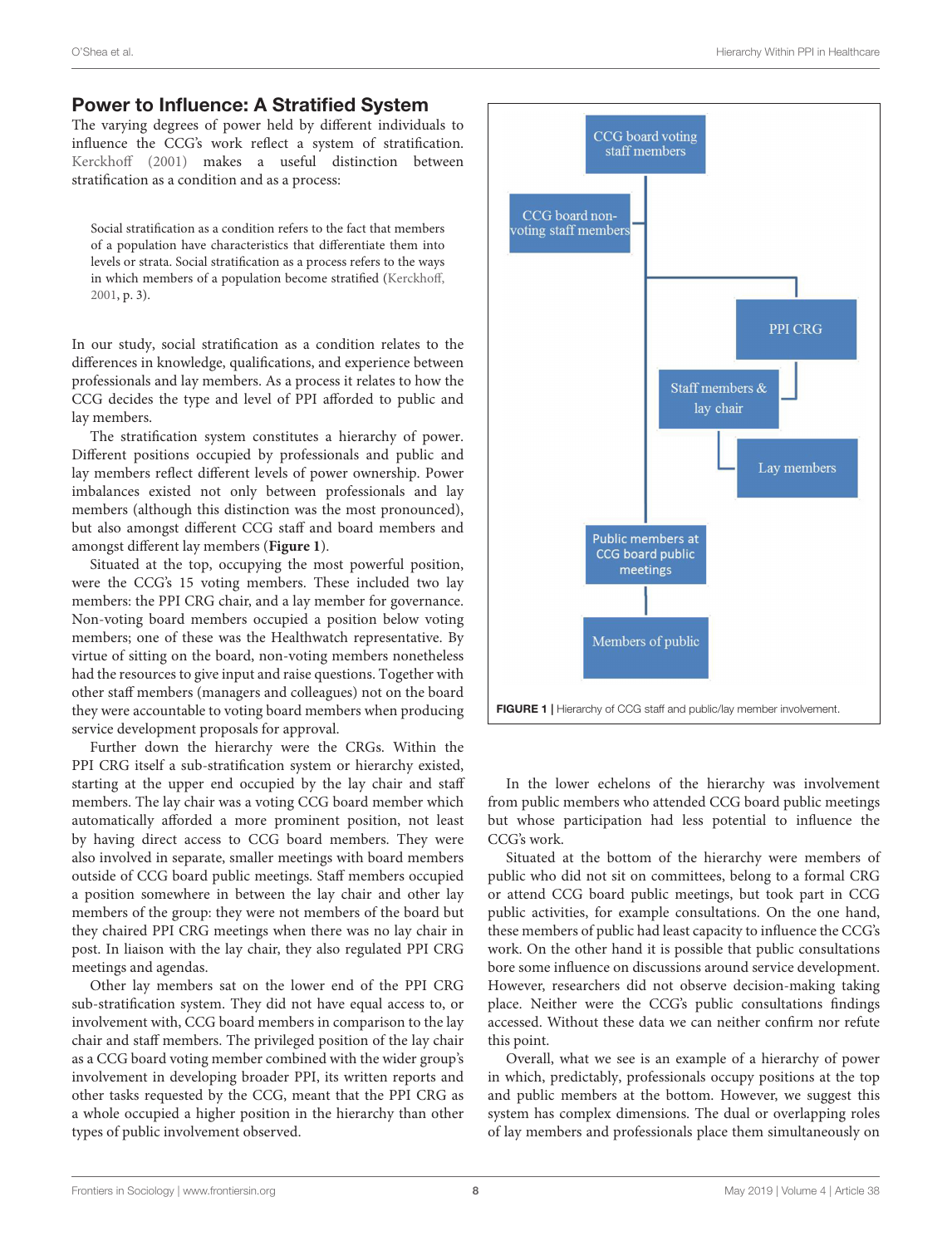different hierarchical levels. For example the lay chair occupies a position near the top as a voting board member, whilst also being a lay member of the PPI CRG which occupies a lower position. Similarly, staff members of the PPI CRG occupy the same hierarchical position as lay members. Yet as CCG employees with access to senior professionals, and who to a large extent lead and make decisions about the PPI CRG, they also occupy a higher status than their lay member colleagues of the same group.

The hierarchy also demonstrates how positions occupied reflect both the individual and collective dimensions of Tritter's model at the same time. Also in relation to Tritter's model, PPI in CCG board public meetings is at an individual level and at the lower end of the hierarchy while PPI CRG lay members function at a collective level and are positioned higher up. The lay chair of the (collective) PPI CRG, however, is also involved at an individual level but occupies one of the highest positions in the hierarchy. This indicates that having greater or lesser influence is not determined by whether involvement is individual or collective. Further, the only individuals with direct involvement in decision-making are CCG board staff members. Other individuals' involvement may best be described as indirect.

### Structure and Power

The structure and organization of PPI in the CCG was an important factor in governing the flow of power. In order to help inform our interpretations of this finding it is useful to draw on theoretical perspectives.

Power is a core theoretical construct in the field of sociology. It has been a key area of interest in sociological analysis and the impact of power relations on individuals, groups, and organizations over many years.

Paradigms have naturally evolved and shifted in sociology from the 1960s to current day. During the 1960s structural functionalism was a dominant theoretical perspective which attracted critics (e.g., symbolic interactionist Herbert Blumer) for its emphasis on maintaining social orderliness within social and cultural structures, sustaining pre-existing social inequalities and the power of established elite groups. In structural functionalist theory, social stratification is a functional necessity. Stratification as a structure refers to a system of positions (as opposed to individuals in the stratification system) which contain different levels of status. Symbolic interactionism theory criticized the model of structural functionalism for its disregard of individual creativity and micro-level social processes [\(Cockerham, 2013\)](#page-10-12).

The realm of symbolic interactionism helps to identify the important interaction between structure, culture and action, and provides significant understanding into the relational nature of power, not only in terms of macro structures but also with regard to micro structures and the individual roles that people play within more established organized structures. It is widely recognized that social structures can fashion and influence social interactions and that social interactions can influence, reproduce, and sometimes alter social structures (e.g., [Giddens, 1984;](#page-11-23) [Turner, 1992\)](#page-11-24). Established structures, such as macro structures like health organizations, have the potential to promote actions and behaviors among individuals which in turn

promotes them to form and continue relationships or affiliations with the dominant structure.

The post-structuralism movement acknowledges the importance of structures. Theorist Michel Foucault, widely associated with post-structuralism, focuses on power and specifically the link between knowledge and power within such structures. [Foucault \(1980\)](#page-10-13) describes hierarchical bodies and powerful social and cultural structures as having far-reaching, controlling impacts, stretching out and working through every situation in which individuals find themselves [\(Clark, 2010\)](#page-10-14). Foucault's work reflects how dominant groups, professions and organizations can control agendas to promote or protect their dominance.

The structure and organization of PPI in the CCG reflects a top-down model in which the CCG (the macro structure) is the dominant system and PPI represents social processes at the micro level. The CCG is formed of a board of members which largely comprises medical professionals. Other professionals such as directors and managers of various services also make up board membership. In keeping with Foucault's perspective of power residing in medical structures, institutions and discourses, our findings indicate that the professional status of CCG board members, or the CCG as a structure, places professionals at the top of the hierarchy affording them power over all aspects of the CCG's work. The status of professionals gives them power as professionals in the realm of healthcare services and provisions. Lay and public members, in contrast, are not professionals in this realm; they are recipients of healthcare services and provisions. Attempts are made by the CCG to work collaboratively with lay and public members, but ultimately the professionals represent the dominant structure.

Features of the dominant structure are apparent such as centralized decision-making which appeared to be taking place behind doors that were closed to the public. Although meetings observed were not overly bureaucratic, the CCG board also controlled arrangements around PPI, exemplified for example by the CCG board in public meetings determining when the public could speak, what they could speak about and for how long. By controlling PPI, the status quo is maintained. However, this is not to say the CCG maintained such a level of control in order to promote or protect its dominance. Such an organization with responsibility for making impactful and complex decisions around healthcare service provision would need a level of social orderliness in order to achieve outcomes necessary to provide a service that meets bureaucratic and practical demands.

In theory, the structural model of PPI meetings potentially offered a more collaborative approach to the work of the CCG. In theory, our study was potentially observing a decentralized model through which the public could have strategic input into local healthcare service development. Yet in reality a centralized system governed, facilitating a hierarchy in which the right of the CCG to determine strategy continued largely unchallenged. Lay members showed on-going commitment and support toward (or at the very least involvement in) the work of the CCG which might somewhat reflect a propensity to reinforce power structures through their already established affiliation with the organization.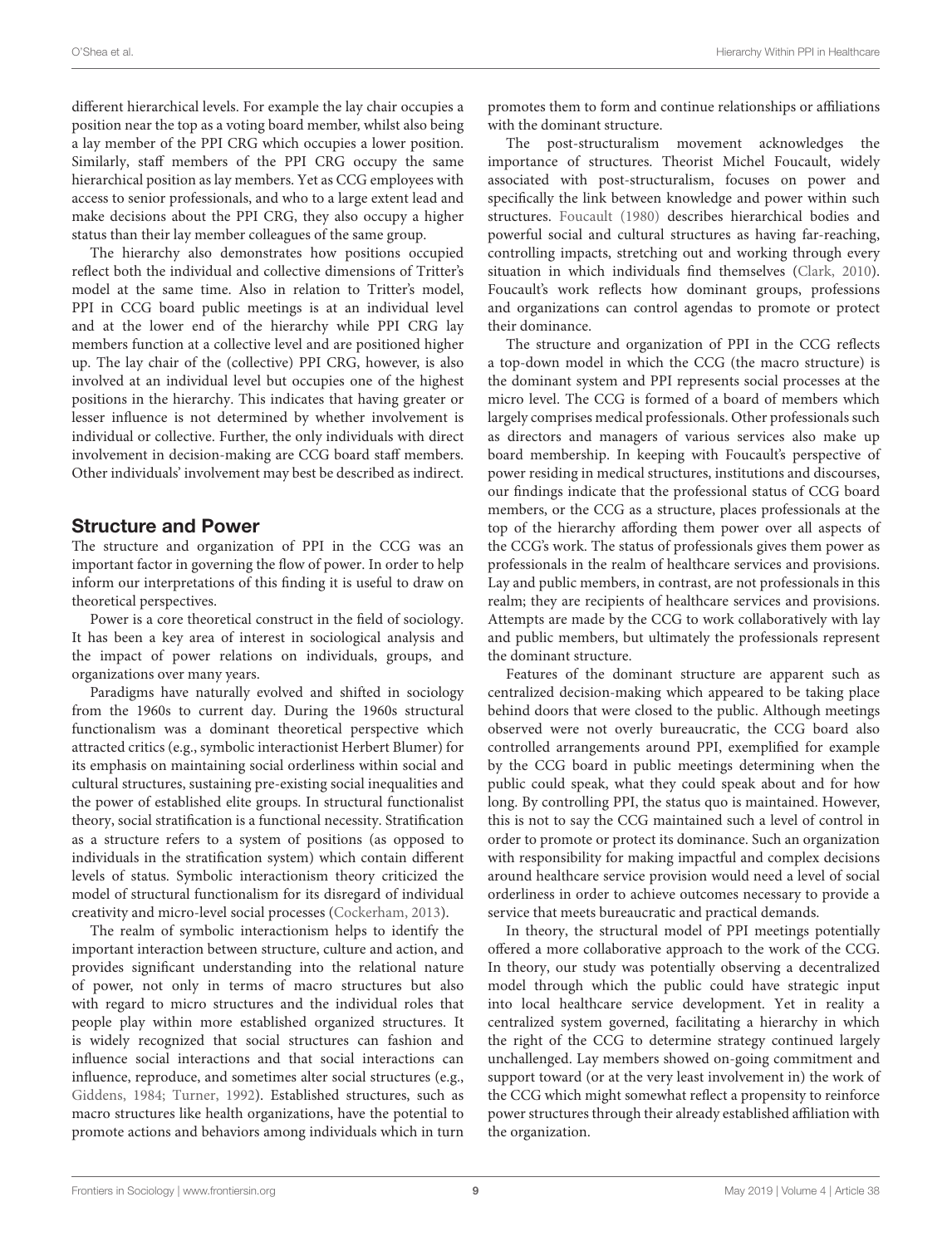### Holders of Knowledge

Findings indicate a relationship between knowledge and power when it comes to who can become involved in the work of the CCG, at what level and the extent of influence individuals can have. Foucault's critique of dominant power and knowledge and the disparities between those who possess these resources (professionals) and those who do not (non-professionals) is particularly relevant.

The many different sources and types of knowledge around healthcare [e.g., clinicians', patients/carers', research or evidencebased [\(Rycroft-Malone et al., 2004\)](#page-11-25)] do not receive equal status and give rise to battles over power and control between competing forms [\(Shortall, 2012\)](#page-11-26) with professionals questioning the legitimacy of public knowledge [\(Callaghan and Wistow,](#page-10-11) [2006\)](#page-10-11). [Gibson et al. \(2012\)](#page-11-4) emphasize that lay people even on committees are not seen as equal as they do not have the same access to resources as professionals. Whilst our study showed no evidence of professionals questioning the legitimacy of lay members, the more marginal role of lay members in the work of the CCG suggests an unequal balance of potential to influence and ultimately of power between professionals and lay members.

The issue of power imbalances between the different groups of individuals involved in the CCG can be explained by ownership of particular resources, relating to Gibson et al.'s point. CCG board members have professional status. The resources they possess include professional qualifications, knowledge, and expertise. It is ownership of these resources that determines professionals' positions, and it is through these relative positions that they establish levels of power greater than that of other CCG staff and lay and public members. Other CCG staff members possess qualifications, knowledge and expertise but in different areas and at different levels to board member professionals. Lay and public members may also have qualifications, knowledge and expertise but again in areas different to those of the CCG board and to other staff members and, importantly, with less relevance to the CCG's work. When it comes to power imbalances—or more precisely differences in levels of influence—between lay and public members, the former are perhaps viewed as having greater legitimacy because of the particular resources (knowledge, skills, experience, and in some lay members, professionalism) they bring to the CCG. Procedures for recruitment to the PPI CRG suggest that lay members were "cherry-picked" on the basis of these resources. Power imbalances ultimately relate not only to the professional status of individuals and the level and type of resources they possess, but also to perceptions of the legitimacy and relevance of those resources to the CCG's work, and to the access of other individuals to the more powerful professionals.

The position of individuals in the CCG hierarchy is largely governed by professionals' perceptions of lay members' knowledge and based on what type of knowledge is valued. This affords some lay members a higher status (as in the case of the lay chair) but not equal to that of the professionals due to the relativity of the positions they occupy. Where lay people are metaphorically placed is determined by those in positions of power (the professionals) because it is they who control PPI. As [Callaghan and Wistow \(2006\)](#page-10-11) emphasize, barriers to power-sharing include the beliefs held by professionals about what participation can contribute. A higher position in the CCG hierarchy might enable different PPI and even a greater level of involvement, but does not necessarily translate into a system of equality between the professionals and non-professionals when it comes to influencing the work of the CCG.

# LIMITATIONS AND STRENGTHS

A main aim of our study was to explore PPI in CCG decision-making. However, we were unable to yield data relating specifically to this due to CCG arrangements around decisionmaking and around PPI which appeared not to combine the two. It is important at this point to note, though, that our study focused on two particular areas in which there was PPI and not all CCG PPI activities; exploration of other PPI activities may have generated different findings. One way of potentially establishing PPI in strategic decision-making would have been through accessing data from CCG public consultations. These data would then have needed to be compared with decisions the CCG had subsequently taken on the same issues that public consultations addressed, thus becoming more of an evaluation of PPI than an exploration.

A further issue relates to the scale of the study. As a single case study, generalizations about the commissioning arrangements of other CCGs on a national and international level are limited.

The majority of data relating to power derived from researcher observations of meetings and from interviews with public and lay members. Relatively little came from staff interviews. However, the data yielded provide insight into how two types of PPI activity operated in a CCG in England and the views and experiences of many individuals involved.

Contemplating PPI in the context of a stratification system helps us understand the relative position and value accorded to PPI, the different layers to PPI and the levels and types of PPI within those layers. It is appropriate to acknowledge, however, that the hierarchy we present here comprises only those groups and individuals that we observed and conducted interviews with. There would indisputably be other groups and individuals within the CCG (staff and lay members) who would also occupy positions in the hierarchy; it is not by any means exhaustive.

# CONCLUDING COMMENTS

We suggested in our introduction that modern day changes to the way healthcare services are sought, delivered and have facilitated the growth of PPI might have narrowed the power gap between professionals and lay and public members. Consistent with theory and previous research, however, our findings support the premise that professionals hold the most power and therefore continue to dominate; PPI is unable to permeate healthcare commissioning and procurement at an equal level. PPI might have become more integrated into healthcare service development but it still has less status than that of professionals, hence the potency of PPI remains questionable.

The main facilitator of PPI in our study relates to the support provided by the CCG in terms of the functioning of various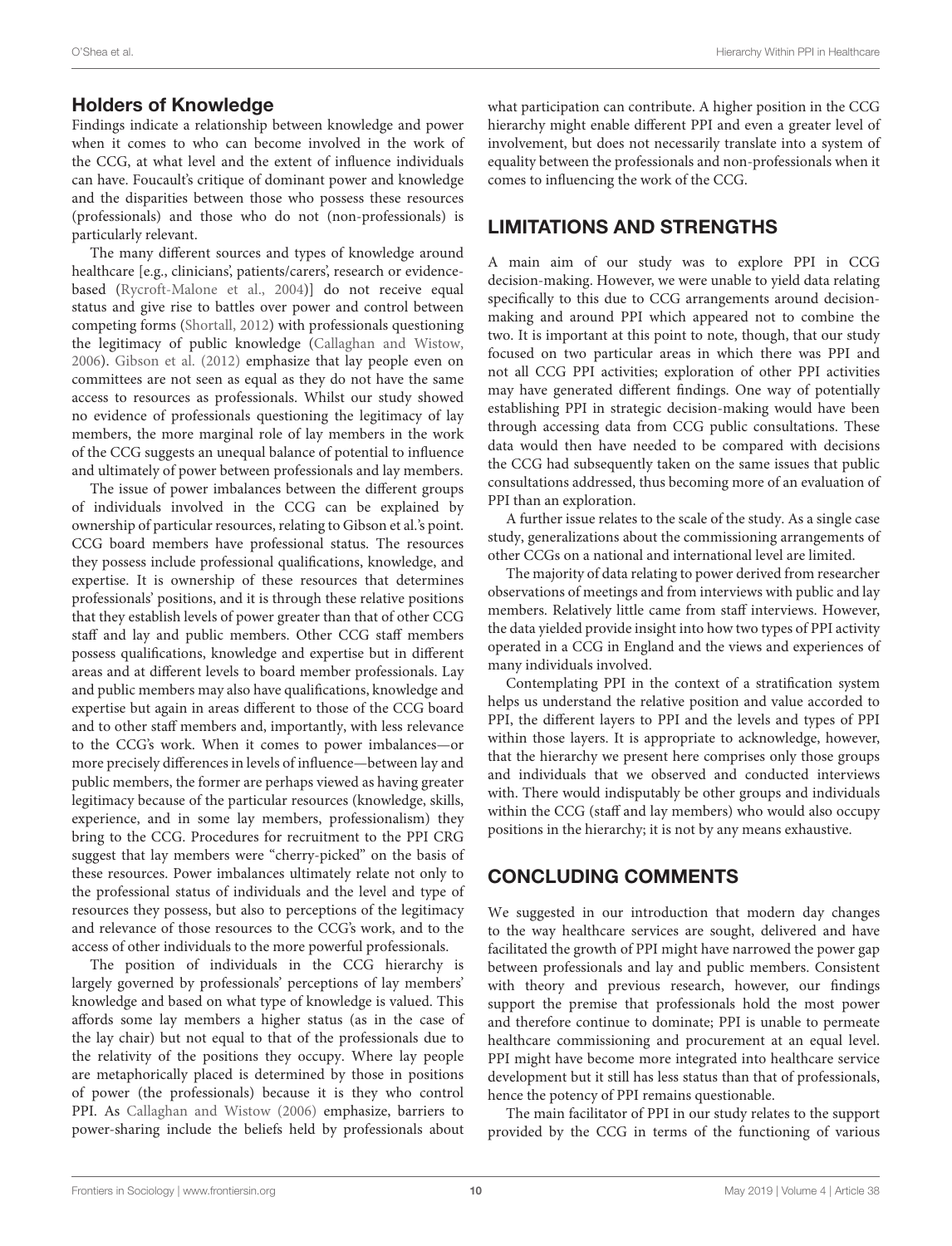PPI activities and groups, and the provision of staff and admin support. The barriers to PPI are less tangible but are linked to the legitimacy of public knowledge, an issue that has been widely referred to as restricting effective involvement (e.g., [Martin,](#page-11-7) [2008b;](#page-11-7) [Barnes and Schattan Coelho, 2009;](#page-10-2) [Renedo et al., 2015\)](#page-11-27). It is knowledge (the legitimacy of which is determined by the CCG) and recruitment (which is controlled by the CCG), which are interlinked, that appear to determine where individuals in our study sit in the hierarchy.

We suggest that another related factor of substantial importance when it comes to PPI and power to influence is communication. Effective and on-going communication between public and lay members and professionals could generate greater potential to make public and lay members feel more valued. It could also, importantly, facilitate clarity on all individuals' expectations of the type and level of PPI. An overall more collaborative approach to developing a PPI role which meets the expectations of patients, public, and professionals might go some way toward reducing the power gap between them.

Previous research highlights the need for formal evaluation or monitoring of PPI whilst also underlining associated complexities (e.g., [Staniszewska et al., 2011;](#page-11-6) [Brett et al., 2012;](#page-10-3) [Petsoulas et al., 2014\)](#page-11-9). Evaluation would facilitate greater understanding of the strengths of PPI and areas where it could be further developed, in turn enabling greater potential for PPI to have a direct influence on strategic decision-making. In this sense, evaluation of PPI could be an important contribution to narrowing the power disparity between professionals and public and lay members.

# ETHICS STATEMENT

The study was granted ethical approval on 14/02/14 by the East of Scotland Research Ethics Service. Permission for conducting

### **REFERENCES**

- <span id="page-10-10"></span>Baker, A. (2007). Patient involvement in a professional body: reflections and commentary. J. Health Organ. Manag. 21, 460–469. doi: [10.1108/14777260710778970](https://doi.org/10.1108/14777260710778970)
- <span id="page-10-2"></span>Barnes, M., and Schattan Coelho, V. (2009). Social participation in health in Brazil and England: inclusion, representation and authority. Health Expect[. 12, 226–236. doi: 10.1111/j.1369-7625.2009.](https://doi.org/10.1111/j.1369-7625.2009.00563.x) 00563.x
- <span id="page-10-0"></span>Boivin, A., Currie, K., Fervers, B., Gracia, J., James, M., Marshall, C., et al. (2010). Patient and public involvement in clinical guidelines: international experiences and future perspectives. Qual. Saf. Health Care 19:e22. doi: [10.1136/qshc.2009.034835](https://doi.org/10.1136/qshc.2009.034835)
- <span id="page-10-3"></span>Brett, J., Staniszewska, S., Mockford, C., Herron-Marx, S., Hughes, J., Tysall, C., et al. (2012). Mapping the impact of patient and public involvement on health and social care research: a systematic review. Health Expect. 17, 637–650. doi: [10.1111/j.1369-7625.2012.00795.x](https://doi.org/10.1111/j.1369-7625.2012.00795.x)
- <span id="page-10-11"></span>Callaghan, G. D., and Wistow, G. (2006). Publics, patients, citizens, consumers? Power and decision making in primary health care. Public Adm. 84, 583–601. doi: [10.1111/j.1467-9299.2006.00603.x](https://doi.org/10.1111/j.1467-9299.2006.00603.x)
- <span id="page-10-6"></span>Cheng, J. T., Jessica, T. L., Foulsham, T., Kingstone, A., and Henrich, J. (2013). Two ways to the top: evidence that dominance and prestige are distinct yet viable avenues to social rank and influence. J. Pers. Soc. Psychol. 104, 103–125. doi: [10.1037/a0030398](https://doi.org/10.1037/a0030398)

observations was obtained from the clinical commissioning group, the patient and public lead, and from lay members of meetings. Informed consent was gained in writing from individuals who participated in interviews and the focus group.

# AUTHOR CONTRIBUTIONS

All authors contributed to the design of the study and the data collection and analysis activities. AO produced an initial draft of the manuscript, in on-going discussion with AB and MC. All authors contributed significantly to the development and revision of the manuscript and have approved the final version.

# FUNDING

This study/project is supported by the National Institute for Health Research (NIHR) Collaboration for Leadership in Applied Health Research and Care South London (NIHR CLAHRC South London) (award no.: NIHR, CLAHRC-2013-10022) at King's College Hospital NHS Foundation Trust, and the Faculty of Health, Social Care and Education, Kingston University & St. George's University of London. The views expressed are those of the author(s) and not necessarily those of the NIHR or the Department of Health and Social Care.

### ACKNOWLEDGMENTS

We would like to thank the NHS clinical commissioning group for permitting access to the study site to conduct the research. Our special thanks go to the many staff, lay and public members involved in the clinical commissioning group for accommodating us during data collection activities and for their valuable contributions to the study.

- <span id="page-10-14"></span>Clark, F. A. (2010). Power and confidence in professions: lessons for occupational therapy. Can. J. Occup. Ther. 77, 264–269. doi: [10.2182/cjot.2010.01.77.5.2](https://doi.org/10.2182/cjot.2010.01.77.5.2)
- <span id="page-10-12"></span>Cockerham, W. C. (2013). Sociological theory in medical sociology in the early twenty-first century. Soc. Theory Health 11, 241–255. doi: [10.1057/sth.2013.12](https://doi.org/10.1057/sth.2013.12)
- <span id="page-10-9"></span>Dahl, R. A. (1961). In Rutar, T. (2017). Clarifying power, domination, and exploitation: between "classical" and "foucauldian" Concepts of Power. Revija Za Sociologiju. 2, 151–175.
- <span id="page-10-4"></span>Daykin, N., Evans, D., Petsoulas, C., and Sayers, A. (2007). Evaluating the impact of patient and public involvement initiatives on UK health services: a systematic review. Evid. Policy 3, 47–65. doi: [10.1332/174426407779702201](https://doi.org/10.1332/174426407779702201)
- <span id="page-10-5"></span>Department of Health (2012) Summary Report: Issues Relating to Local Healthwatch Regulations. Available online at: [https://assets.publishing.](https://assets.publishing.service.gov.uk/government/uploads/system/uploads/attachment_data/file/216865/Summary-Report-Issues-relating-to-local-Healthwatch-regulations.pdf) [service.gov.uk/government/uploads/system/uploads/attachment\\_data/file/](https://assets.publishing.service.gov.uk/government/uploads/system/uploads/attachment_data/file/216865/Summary-Report-Issues-relating-to-local-Healthwatch-regulations.pdf) [216865/Summary-Report-Issues-relating-to-local-Healthwatch-regulations.](https://assets.publishing.service.gov.uk/government/uploads/system/uploads/attachment_data/file/216865/Summary-Report-Issues-relating-to-local-Healthwatch-regulations.pdf) [pdf](https://assets.publishing.service.gov.uk/government/uploads/system/uploads/attachment_data/file/216865/Summary-Report-Issues-relating-to-local-Healthwatch-regulations.pdf) (accessed January 6, 2019).
- <span id="page-10-7"></span>Foucault, M. (1972). The Archaeology of Knowledge. London: Tavistock.
- <span id="page-10-13"></span>Foucault, M. (1980). "Power/knowledge: selected interviews and other writings, 1972-1977," ed C. Gordon (New York, NY: Pantheon), 122.
- <span id="page-10-8"></span>Foucault, M. (2003). The Birth of the Clinic. London: Routledge (original work published 1963).
- <span id="page-10-1"></span>Gauvin, F.-P., Abelson, J., Giacomini, M., Eyles, J., and Lavis, J. N. (2010). "It all depends": conceptualizing public involvement in the context of health technology assessment agencies. Soc. Sci. Med. 70, 1518–1526. doi: [10.1016/j.socscimed.2010.01.036](https://doi.org/10.1016/j.socscimed.2010.01.036)